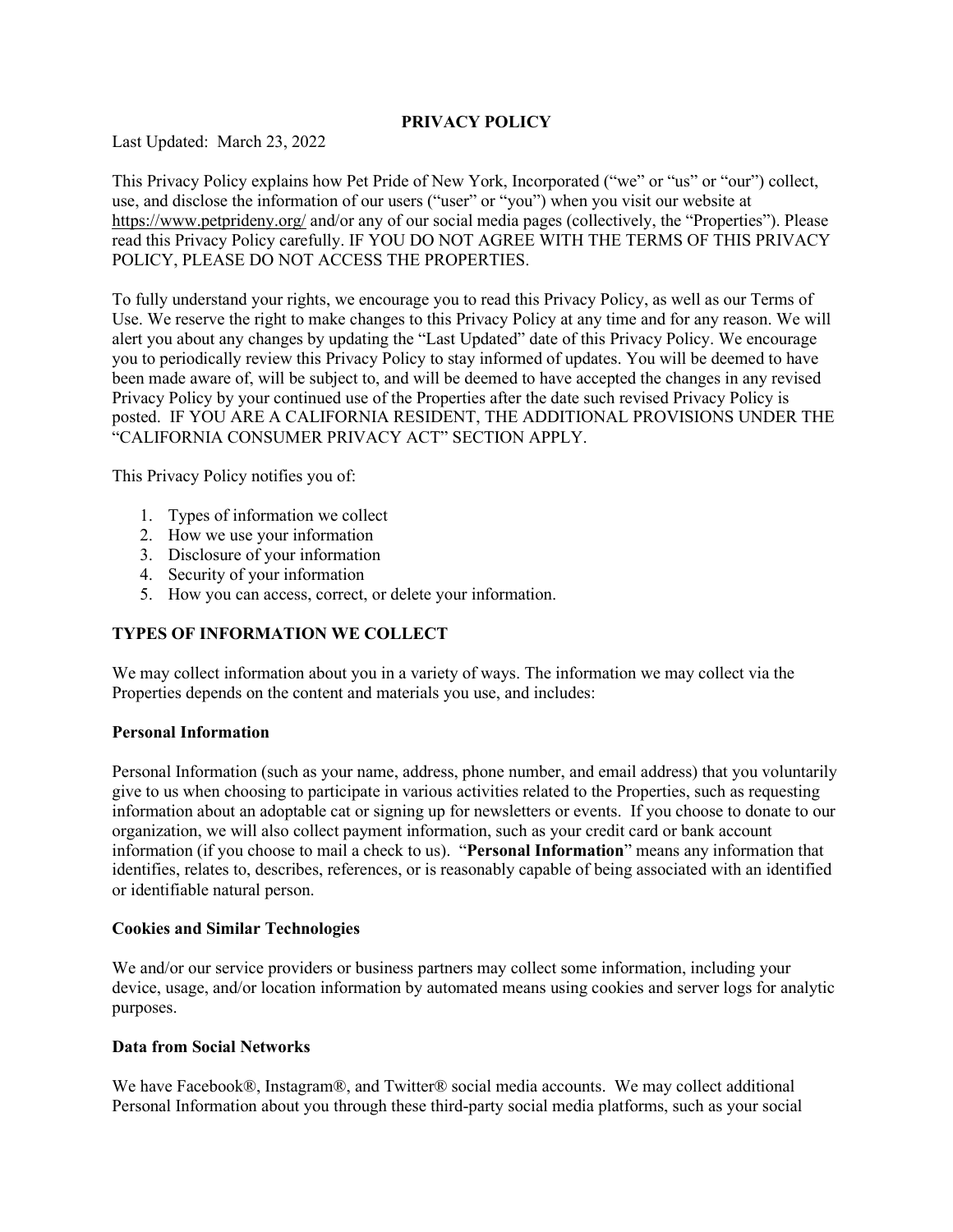media platform login information, location data, profile information, your list of contacts or friends, and other certain Personal Information about your activities on those social media platforms.

Please keep in mind that when you provide Personal Information to us on a third-party platform, the Personal Information you provide may be separately collected by that social media platform. Please review the privacy policies of those social media platforms for their privacy practices.

## **USE OF YOUR INFORMATION**

We use and process your Personal Information for the following types of purposes (the examples provided are illustrative and not intended to be exhaustive):

- 1. Email you regarding your account, sanctuary visit, pet inquiry, adoption application, donation, or events you signed up for.
- 2. To fulfill our contracts with you, including your adoption application and donation.
- 3. For marketing and advertising purposes, including sending you promotional materials, newsletters and donation appeals.
- 4. Email you about issues related to the Properties.
- 5. Increase the efficiency and operation of the Properties.
- 6. Monitor and analyze usage and trends to improve your experience with the Properties.
- 7. To comply with our Terms of Service.
- 8. To comply with any applicable laws and regulations and respond to lawful requests.
- 9. For any other purposes disclosed to you at the time we collect your Personal Information.

If we decide to use the Personal Information for materially different purposes, we will update this Privacy Policy.

## **DISCLOSURE OF YOUR INFORMATION**

We may share information about you as follows or as otherwise described in this Privacy Policy:

- 1. With approved vendors and other service providers who need access to such information to carry out work on our behalf;
- 2. In response to a request for information if we believe disclosure is in accordance with, or required by, any applicable law or legal process, including lawful requests by public authorities to meet law enforcement requirements;
- 3. If we believe your actions are inconsistent with our user agreements or policies, or to protect the rights, property, and safety of Pet Pride;
- 4. With business and media partners who participate in events and promotions with us;
- 5. With other users when you share your Personal Information on our interactive Properties; such information may be viewed by all users and may be publicly distributed outside. For example, if you register through one of our Properties that is a social media platform, your contacts on that Property may see your name, profile, pictures and description of your activity. Similarly, other users will be able to view descriptions of your activity, communicate with you and view your profile; and
- 6. With your consent or at your direction.

## **SECURITY OF YOUR INFORMATION**

We use commercially reasonable procedures and various technical, administrative and physical safeguards to help protect the confidentiality of your Personal Information. However, you should assume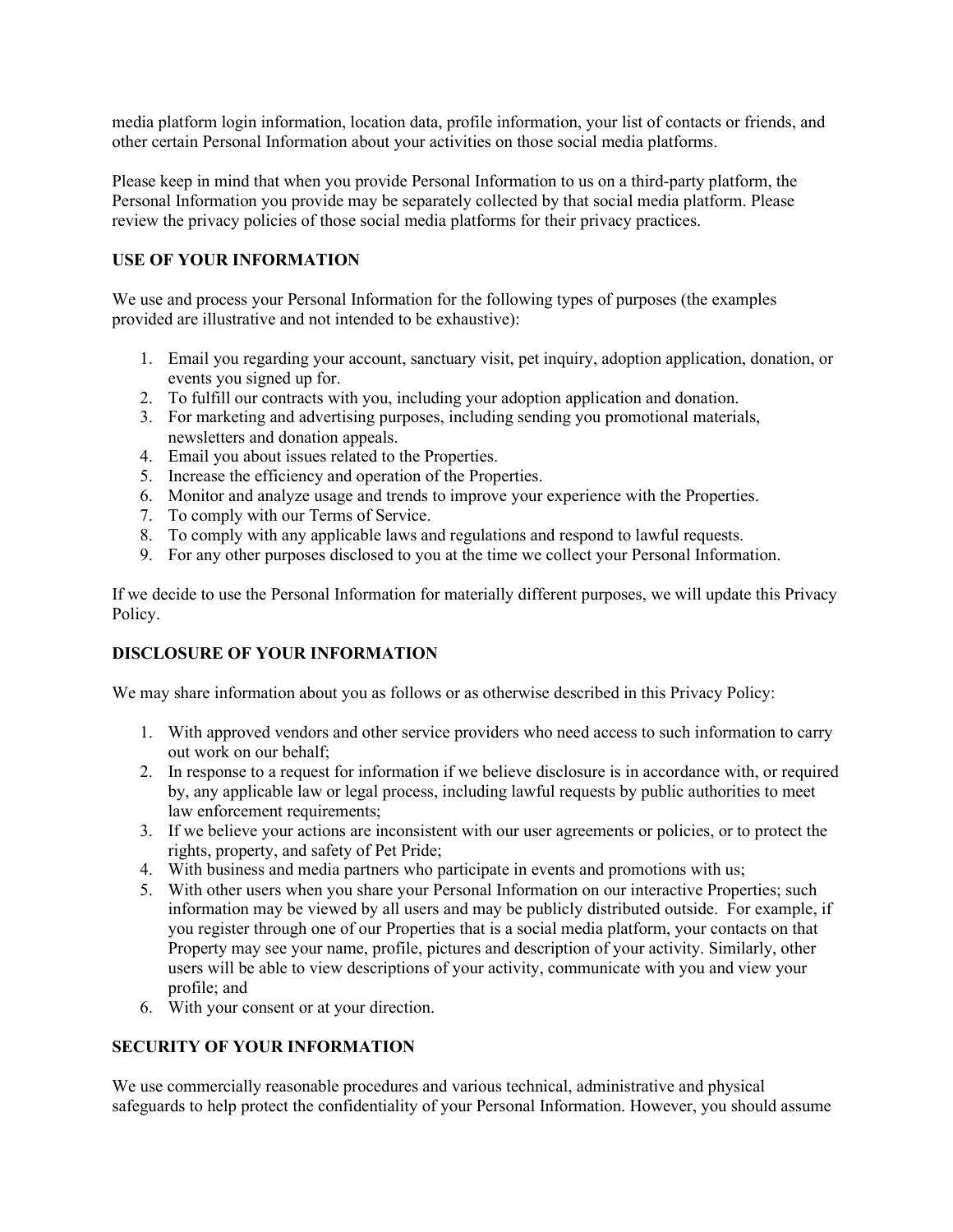that no data transmitted over the Internet or stored or maintained by us or our third-party service providers can be 100% secure. Therefore, although we believe the measures implemented by us reduce the likelihood of security problems to a level appropriate to the type of data involved, we do not promise or guarantee, and you should not expect, that your Personal Information or private communications will always remain private or secure. We do not guarantee that your Personal Information will not be misused by third parties. We are not responsible for the circumvention of any privacy settings or security features. If you believe that your Personal Information has been accessed or acquired by an unauthorized person, please promptly contact us so that necessary measures can quickly be taken.

# **ACCESSING, CORRECTING, OR DELETING YOUR PERSONAL INFORMATION**

As and where required by applicable laws, and subject to any permitted exceptions and limitations, we will comply with any verified consumer request you submit with respect to your Personal Information. Please contact us to submit a verifiable consumer request.

### **THIRD-PARTY WEBSITES**

The Properties may contain links to third-party websites, applications, or services that are not owned or controlled by us, including links to social media platforms, or may redirect you off our Properties to other locations for information or other services. This Privacy Policy only applies to information collected by us. We are not responsible for the privacy and security practices of other websites, applications or social media platforms or the information they may collect (which may include IP address or device identifiers). You should refer to such third parties' privacy policies on their sites to determine their respective privacy practices. Links to any other websites, applications, social media platform or content do not constitute or imply an endorsement or recommendation by us of the linked website, application, social media platform, and/or content.

## **POLICY REGARDING CHILDREN**

We do not knowingly solicit or collect information from or knowingly market to anyone under the age of 13. If you become aware of any data we have collected from a child under the age of 13, please contact us using the contact information provided below.

## **CALIFORNIA CONSUMER PRIVACY ACT (CCPA) NOTICE AT COLLECTION**

Under the CCPA, California consumers may be entitled to certain notices and disclosures regarding the collection and use of their Personal Information. This section is intended to provide the Notice at Collection required under the CCPA.

## **Your Personal Information**

We may collect Personal Information from you and use it for specified purposes. For a list of Personal Information that we collect and the purposes for which we use this Personal Information, see the "Types of Information We Collect" and "Use of Your Information" sections within this Privacy Policy.

### **Sales of Personal Information**

For purposes of the CCPA, we do not "sell" personal information, nor do we have actual knowledge of any "sale" of personal information of minors under 16 years of age.